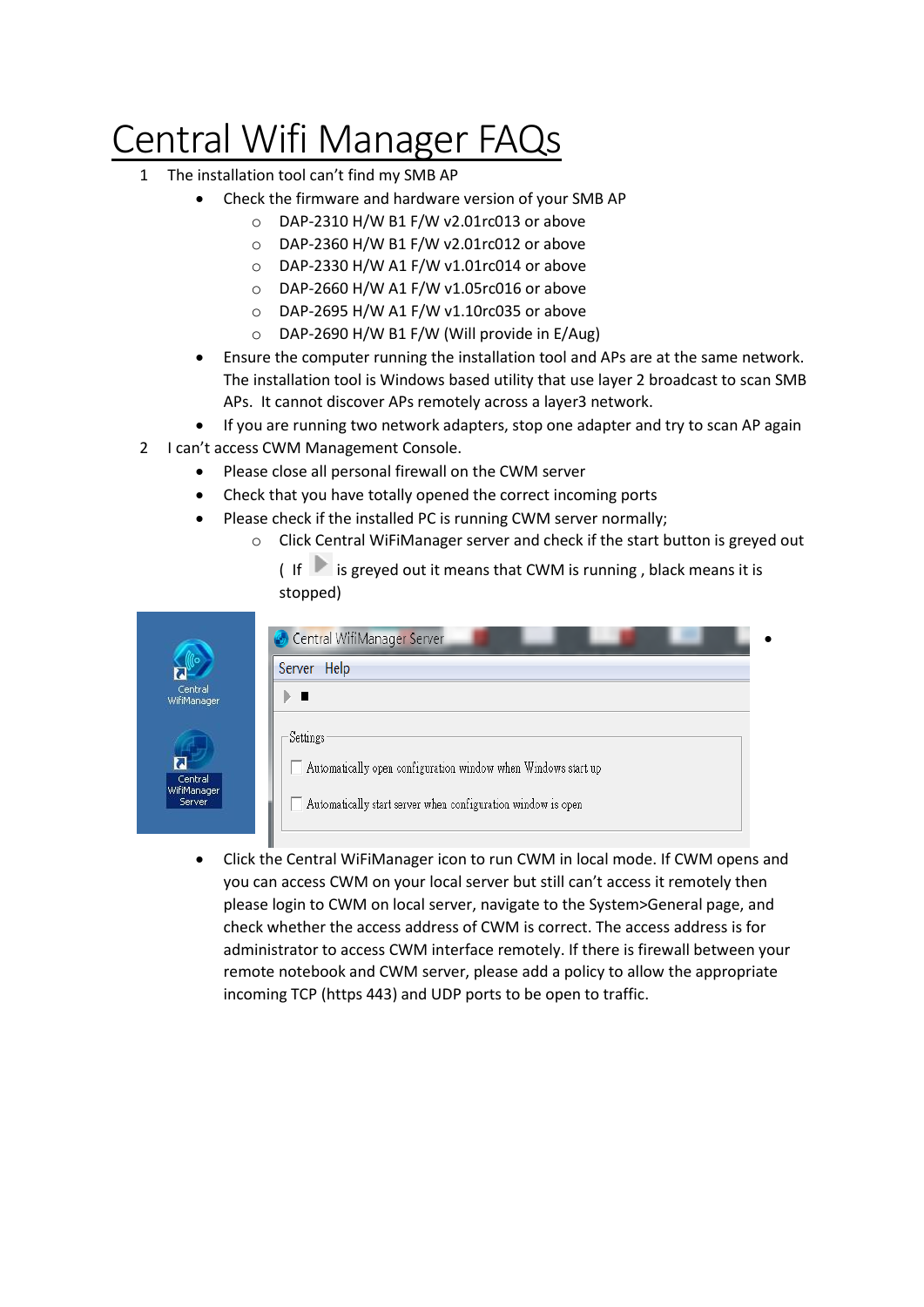|                     |                                                                                                                                                                                                            |                  |                                                                                                                             |                  | <b>⊙2014-07-29 17:49 € S</b>                                      |    |
|---------------------|------------------------------------------------------------------------------------------------------------------------------------------------------------------------------------------------------------|------------------|-----------------------------------------------------------------------------------------------------------------------------|------------------|-------------------------------------------------------------------|----|
| Central             | <b>WifiManager</b>                                                                                                                                                                                         | 「用<br>Home       | Configuration                                                                                                               | ΰ<br>System      | $\widehat{\mathcal{F}}$<br><b>Monitor</b>                         | Ab |
| Settings            | System>Settings                                                                                                                                                                                            |                  |                                                                                                                             |                  |                                                                   |    |
| <b>User Manager</b> | General Module<br>Login Settings<br>Save Your Login Settings:<br>AP Live Packet Settings<br>Live packet interval time:<br>Time Zone Setting<br>Time Zone:<br>Connection Settings<br><b>Access Address:</b> | Database<br>None | <b>SMTP</b><br>Advanced<br>╰<br>Max. Online User: 5<br>Auto V (Second)<br>(GMT+08:00) Beijing, Chongging, Hong Kong, Urumgi | Max Number is 10 | $\checkmark$<br>(DNS & IP) Need to restart server when you change |    |
|                     | Listen Port:<br>Service Port:                                                                                                                                                                              |                  | 8090<br>64768                                                                                                               |                  |                                                                   |    |

- 3 I still can't see my APs on CWM even though the network profile has been imported
	- Please check that you have a supported firmware version on the AP
	- Check if the IP address, network mask, gateway IP address and DNS settings of the AP are correct. AP need to be connected to the internet in order for them to be seen by the CWM management console.
	- If you are using any firewalls or business routers between your AP and the internet, check if your firewall is not blocking CWMs outgoing ports.
	- D-Link APs supports NAT pass through when being controlled by CWM, check if the correct ports are open by using the installation tool to check. Run installation tool, discover and select your AP, then click "Set GroupInfo, choice a profile and click Test button to verify whether all ports are opened.

| File:<br>-Server connection test-<br>Each port can detect whether the server is connected properly,<br>please click test start checking<br><b>Test</b> |  |          |
|--------------------------------------------------------------------------------------------------------------------------------------------------------|--|----------|
|                                                                                                                                                        |  | $\cdots$ |
|                                                                                                                                                        |  |          |
|                                                                                                                                                        |  |          |
|                                                                                                                                                        |  |          |
|                                                                                                                                                        |  |          |
|                                                                                                                                                        |  |          |
|                                                                                                                                                        |  |          |
|                                                                                                                                                        |  |          |
|                                                                                                                                                        |  |          |

- 4 What is the default user credentials for CWM?
	- Username: admin (lower case)
	- Password: admin
- 5 The password specified was incorrect when install CWM-100
	- CWM uses a Postgres SQL Database so admin need to setup a password to access the DB. If the warning message pop up it means that this Windows installation previously had a Postgres SQL.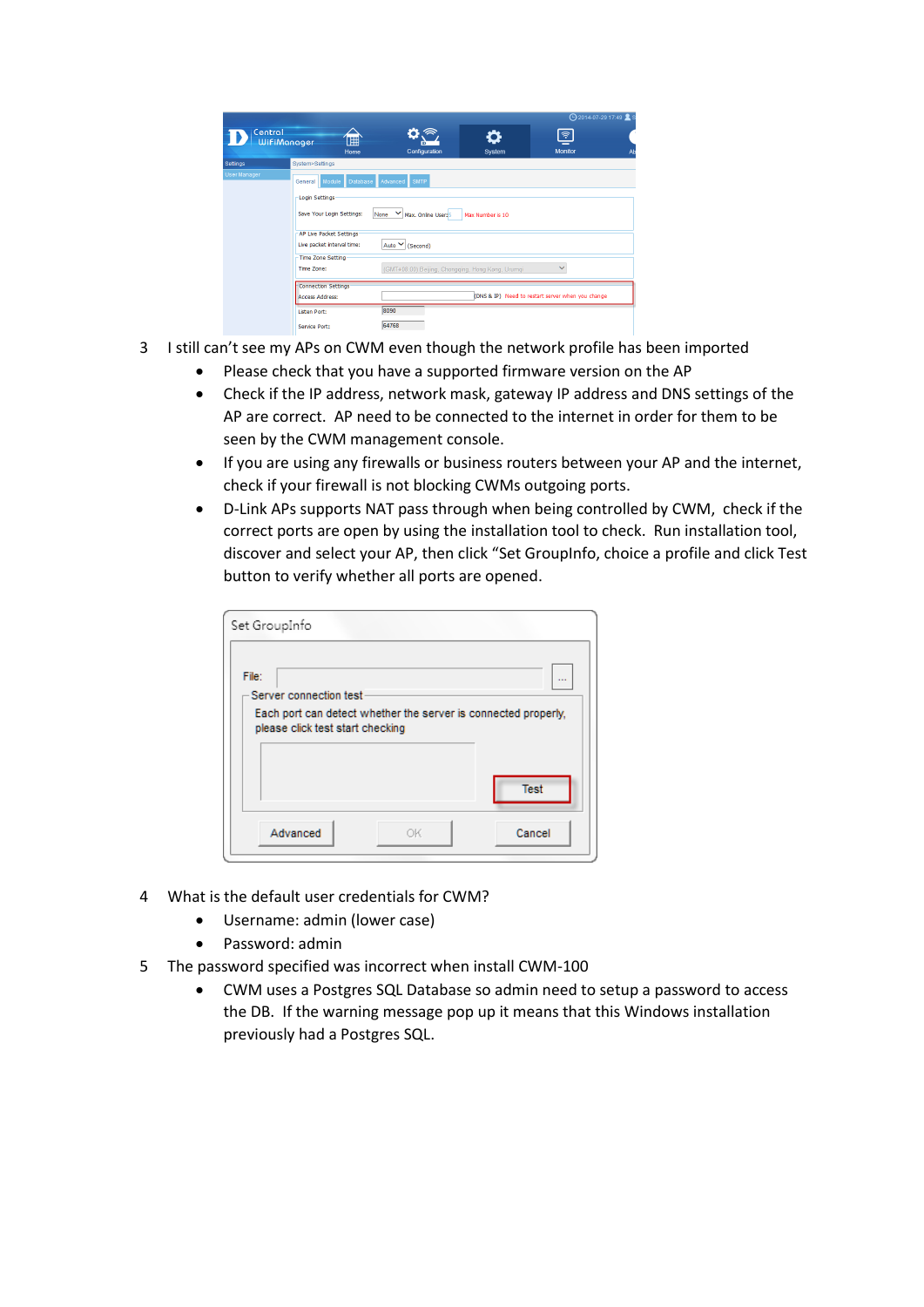| Password                                   |                                                                                                                  |    |
|--------------------------------------------|------------------------------------------------------------------------------------------------------------------|----|
|                                            | Please provide a password for service account (postgres)                                                         |    |
| Password                                   |                                                                                                                  |    |
| Retype password                            |                                                                                                                  |    |
| Central WifiManager - InstallShield Wizard |                                                                                                                  | X  |
| error code is6.                            | The password specified was incorrect.Please enter the<br>correct password for the postgres windows user account. |    |
|                                            |                                                                                                                  | 确定 |

You need to reset the password. To do this, on the Windows server please go to Computer Management -> Local Users and Group -> Users -> postgres to set a new password



- 6 Login fails when using Passcode
	- Login into CWM and verify that the passcode being entered is still available in the Passcode List

| Passcode List |          |            |                |                   |                 |                           |           |                |      | m                       |
|---------------|----------|------------|----------------|-------------------|-----------------|---------------------------|-----------|----------------|------|-------------------------|
| $\square$     | Passcode | SSID       | Duration       | <b>User Limit</b> | Last Active Day | <b>Duration Remaining</b> | Creator   | <b>Status</b>  | Edit | <b>Delete</b>           |
| E             | 6427     | Passcode51 | $\mathbf{1}$   | 5                 | 14-08-12        | $\bf{0}$                  | frontdesk | $\circledcirc$ | ۵    | m                       |
| $\Box$        | 4903     | Passcode51 | $\mathbf{1}$   | 5                 | 14-08-12        | $\mathbf{0}$              | frontdesk | $\Theta$       | ₿    | m                       |
| D             | 7201     | Passcode51 | 1              | 5                 | $14 - 08 - 12$  | <b>N/A</b>                | frontdesk | $\Theta$       | B    | Ħ                       |
| n             | 9432     | Passcode51 | 1              | 5                 | 14-08-12        | <b>N/A</b>                | frontdesk | $\Theta$       | B    | m                       |
| F             | 5158     | Passcode51 | $\overline{1}$ | 5                 | $14 - 08 - 12$  | <b>N/A</b>                | frontdesk | Θ              | B    | $\overline{\mathbf{u}}$ |
| n             | 3603     | Passcode51 | $\mathbf{1}$   | 5                 | 14-08-12        | <b>N/A</b>                | frontdesk | $\bullet$      | B    | m                       |
| n             | 4833     | Passcode51 | $\mathbf{1}$   | 5                 | 14-08-12        | <b>N/A</b>                | frontdesk | $\Theta$       | B    | m                       |
| $\Box$        | 7280     | Passcode51 | $\overline{1}$ | 5                 | $14 - 08 - 12$  | <b>N/A</b>                | frontdesk | $\Theta$       | B    | m                       |
| F             | 1481     | Passcode51 | $\overline{1}$ | 5                 | $14 - 08 - 12$  | <b>N/A</b>                | frontdesk | $\bullet$      | E    | m                       |
| F             | 7419     | Passcode51 | $\overline{1}$ | 5                 | $14 - 08 - 12$  | <b>N/A</b>                | frontdesk | $\Theta$       | B    | TO.                     |

 Check the status of the CaptivalPortal service on your windows server. Go to Administrative Tool -> Services check/restart CaptivalPortal service.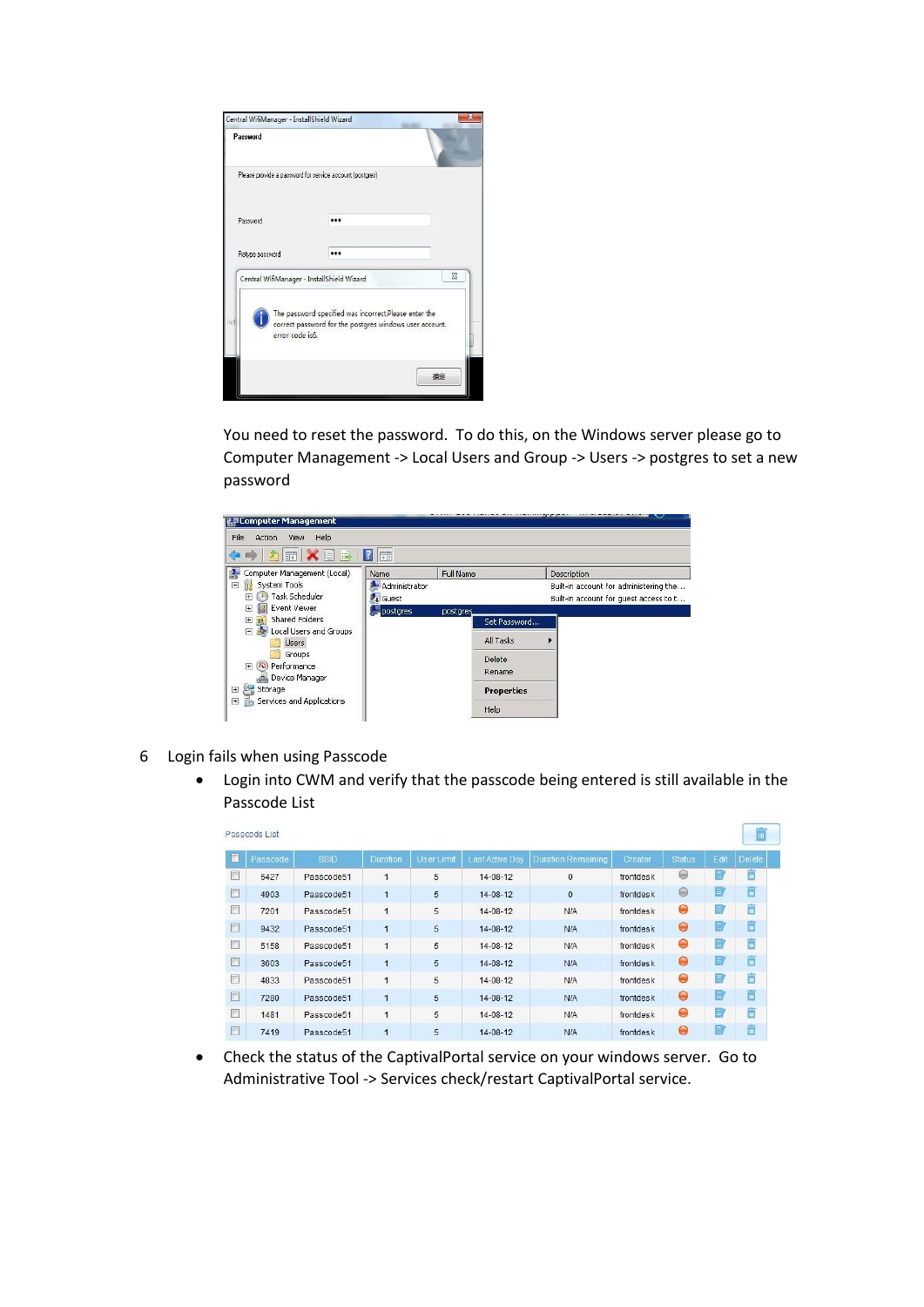| Action<br>File<br>View | Help                             |                                   |             |                   |              |                      |
|------------------------|----------------------------------|-----------------------------------|-------------|-------------------|--------------|----------------------|
| 岡<br>G                 | 12<br>開<br><b>ID</b><br>la,<br>Ш |                                   |             |                   |              |                      |
| Services (Local)       | C. Services (Local)              |                                   |             |                   |              |                      |
|                        | <b>CaptivalPortal</b>            | Name                              | Description | Status            | Startup Type | Log On As            |
|                        |                                  | Apache24                          | Apache/2    | Started           | Automatic    | Local System         |
|                        | Stop the service                 | C. Application Experie            | Processes   |                   | Manual       | Local System         |
|                        | <b>Restart the service</b>       | Application Identity              | Determines  |                   | Manual       | Local Service        |
|                        |                                  | Application Informa               | Facilitates | Started           | Manual       | Local System         |
|                        |                                  | C. Application Laver G            | Provides s  |                   | Manual       | <b>Local Service</b> |
|                        |                                  | C. Application Manage Processes i |             |                   | Manual       | Local System         |
|                        |                                  | CLASP, NET State Ser              | Provides s  |                   | Manual       | Network S            |
|                        |                                  | Background Intellig               | Transfers f |                   | Manual       | Local System         |
|                        |                                  | Base Filtering Engine             | The Base F  | Started           | Automatic    | Local Service        |
|                        |                                  | . CaptivalPortal                  |             | Sharbord          | Automatic    | Local System         |
|                        |                                  | C. Certificate Propaga            | Copies use  | Start:            |              | Local System         |
|                        |                                  | Citrix Tools for Virt             | Monitors a  | Stop              | latic        | Local System         |
|                        |                                  | CloudFormation cfn                | CloudForm   | Pause             |              | Local System         |
|                        |                                  | C. CNG Key Isolation              | The CNG k   | Resume            |              | Local System         |
|                        |                                  | C. COM+ Event System              | Supports S  | Restart           | hatic        | Local Service        |
|                        |                                  | C&COM+ System Appl                | Manages t   | All Tasks         | ы<br>٠       | Local System         |
|                        |                                  | Computer Browser                  | Maintains a |                   | led          | Local System         |
|                        |                                  | <sup>C</sup> Credential Manager   | Provides s  | Refresh           |              | Local System         |
|                        |                                  | C. Cryptographic Serv             | Provides fo | <b>Properties</b> | latic        | Network S            |
|                        |                                  | DCOM Server Proc                  | The DCOM    |                   | hatic        | Local System         |
|                        |                                  | C. Desktop Window M               | Provides D  | Help              | latic        | Local System         |
|                        |                                  | 103 num client                    | Domichove a | Chrysled          | Andrews skie | Local Consider       |

- 7 What happened if CWM crashes? Will all APs will stop working?
	- When AP lose connection to the CWM controller, only three functions are impacted
		- o Auto RF management
			- Auto RF is used to ensure that the APs do not broadcast on the same Wireless channel. In order to achieve this CWM needs to gather information from all APs in the vicinity, the connection is lost it cannot so this, so will may experience interference from other APs on the same channel.
		- o Roaming User Authentication
			- A user can roaming from AP to AP without having to re-authenticate his ID if no idle timeout is reached. CWM is unreachable, the user will need to re-authentication whilst roaming from one AP to another AP
		- o Passcode
			- Since the pass code is generated by the CWM server, if the connection between AP and CWM server is broken, the authentication will also fail until preventing guest users from login. Once the connect is restore everything will work as normal
	- Since the wireless configuration file is still saved in the AP, all other function will continue to work as configured.
	- In the CWM Management console, the APs will be flagged as being offline, until a connection is restored. APs still can work normally
- 8 What ports need to be opened to allow CWM to manage my APs
	- On the remote site, the following outbound ports need to be opened in any firewall
		- o UDP 161(SNMP port) / UDP 162(SNMP trap port)
		- o UDP 514(Syslog port) / UDP 8090(Listen port)
		- o UDP 64768(Service port) / TCP 9000,
		- o Enable ftp-ALG (Manager port) if not available then open TCP 54000-54999 (CWM FTP PSV)
		- On CWM side, these inbound ports have to be opened because APs will go back to CWM
			- o UDP 161(SNMP port) / UDP 162 (SNMP trap port)
			- o UDP 514(Syslog port) / UDP 8090 (Listen port)
			- o UDP 64768(Service port) / TCP 9000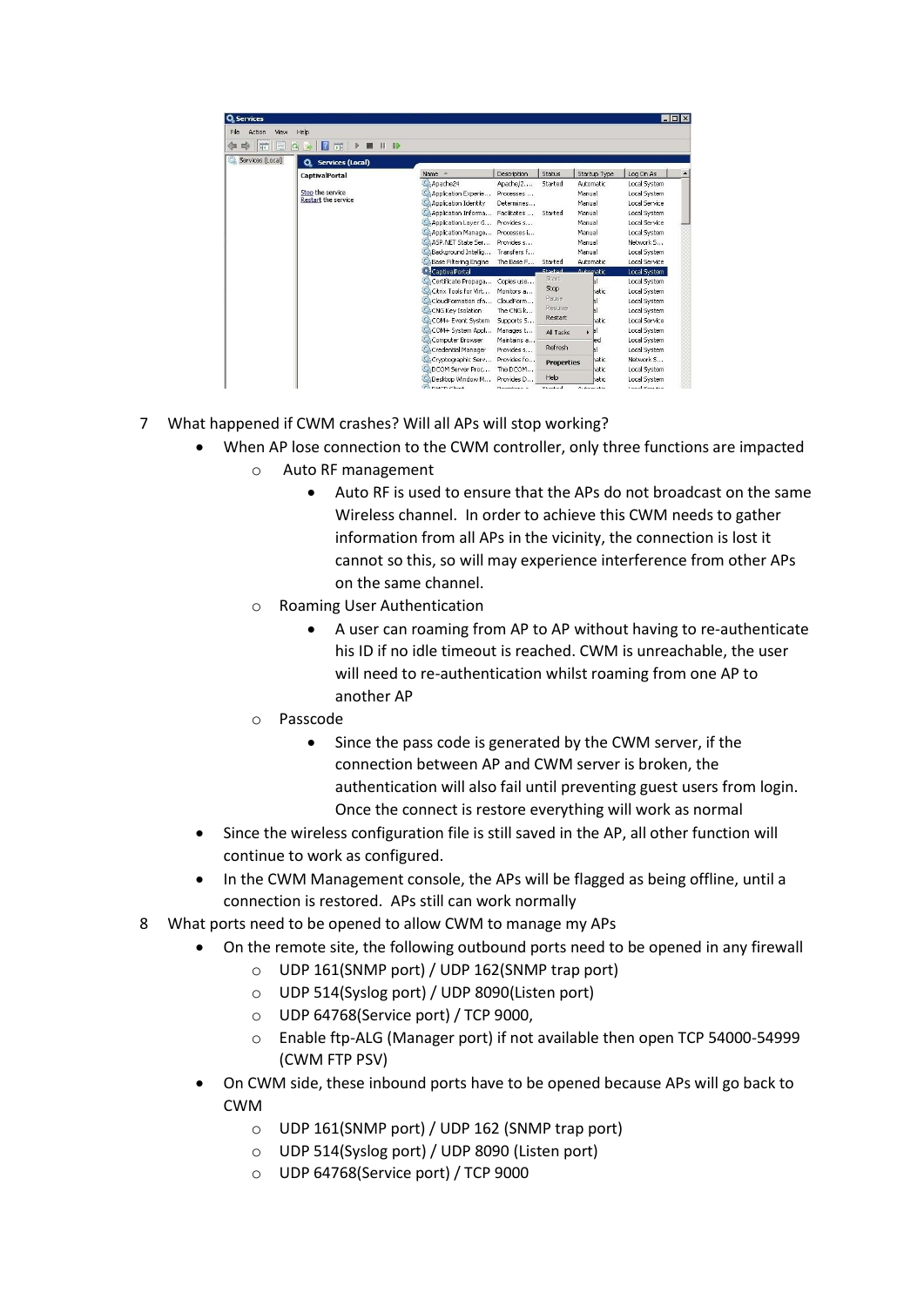- o Enable ftp-ALG (Manager port) if not available then open TCP 54000-54999 (CWM FTP PSV)
- o TCP 443(HTTPS, Management port)
- Controller outbound port (Send notification to admin)
	- o TCP 25(SMTP port)
- 9 What happens if my CWM server crashes?
	- D-Link advises customers to regularly backup the CWM's database. This is done by going to the System>Settings>Database tab and selecting Backup

| system>seπings     |                             |                                                                                    |          |             |    |                 |  |
|--------------------|-----------------------------|------------------------------------------------------------------------------------|----------|-------------|----|-----------------|--|
| General            | Module                      | <b>Database</b>                                                                    | Advanced | <b>SMTP</b> |    |                 |  |
| General            | Backup                      |                                                                                    |          |             |    |                 |  |
|                    |                             | You can backup the system data as well as restore from a previoulsy saved one here |          |             |    |                 |  |
| Backup             |                             |                                                                                    |          |             |    |                 |  |
|                    | Backup to local hard driver |                                                                                    |          |             |    |                 |  |
| <b>Backup Now</b>  |                             |                                                                                    |          |             |    |                 |  |
| Restore            |                             |                                                                                    |          |             |    |                 |  |
|                    | Choose backup file          |                                                                                    |          |             | 瀏覽 | (Limit to 500M) |  |
| <b>Restore Now</b> |                             |                                                                                    |          |             |    |                 |  |
|                    |                             |                                                                                    |          |             |    |                 |  |
|                    |                             |                                                                                    |          |             |    |                 |  |
|                    |                             |                                                                                    |          |             |    |                 |  |
|                    |                             |                                                                                    |          |             |    |                 |  |

- To recover your CWM server, simply reinstall on a new server Restore the backup database. All configuration and data will be restored automatically.
- A full redundant controller version of CWM will be released in early 2015.
- 10 I would like to customise the Captive Portal, what size image do I need?
	- You need create an image 700 pixels (W) x 300 pixels (H), the image must be saved as a JPEG file. To load the image on your hotspot server, you navigate to Configuration>Site>Group>Location>Captive portal